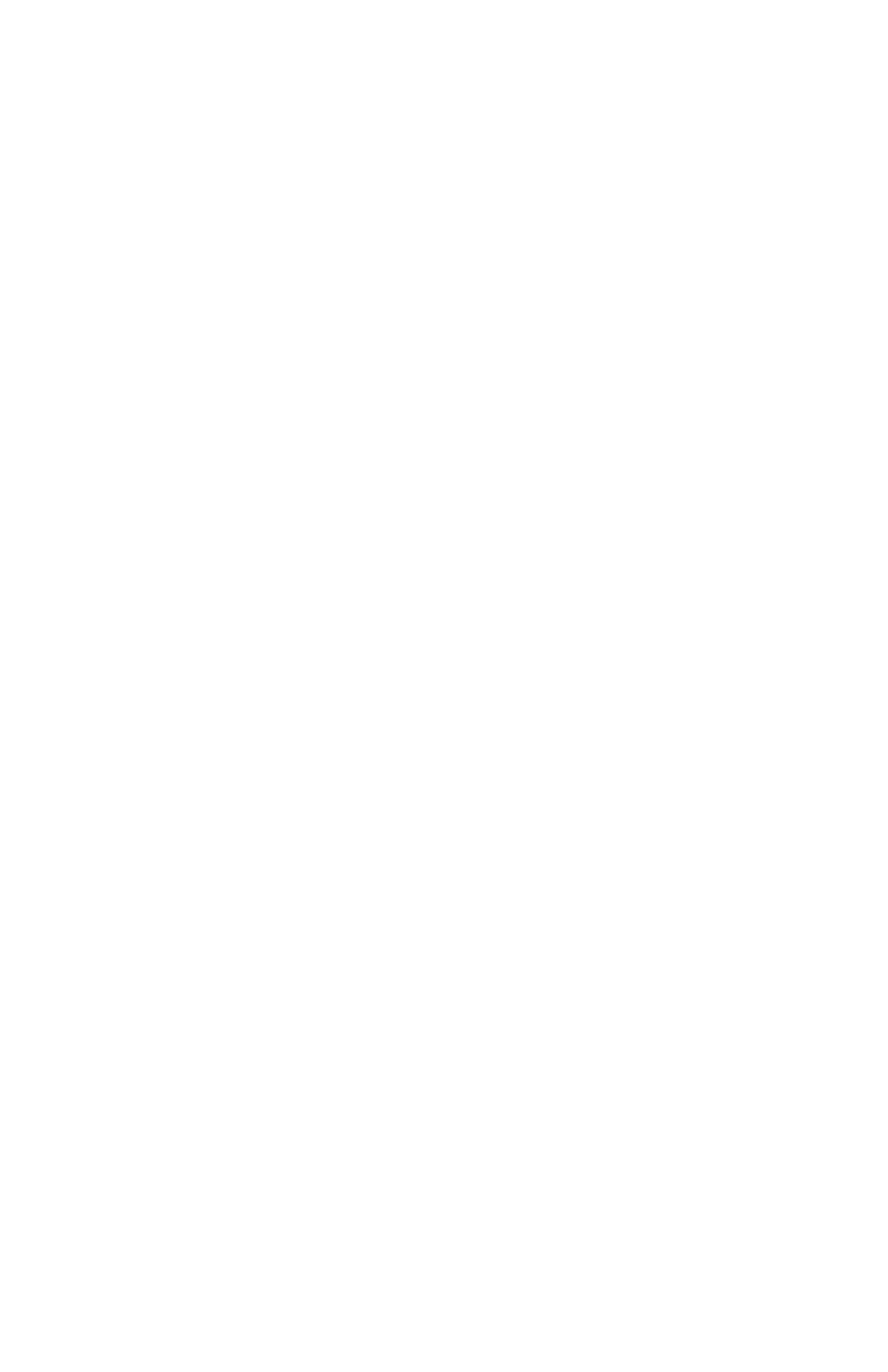## **Table of Contents**

| <b>Symbol Reference</b>                        | $\overline{\mathbf{2}}$ |
|------------------------------------------------|-------------------------|
| <b>Precautions &amp; Intended Use</b>          | $3 - 4$                 |
| <b>Electromagnetic Immunity</b>                | 5                       |
| <b>Parts Identification</b>                    | 6                       |
| <b>Product Specifications</b>                  | 7                       |
| <b>Transportation &amp; Storage</b>            | 7                       |
| <b>Operating the Air Supply MV600-2</b>        | 8                       |
| <b>Cleaning &amp; Preventative Maintenance</b> | 8                       |
| <b>Filter Care</b>                             | 9                       |
| <b>Infection Control</b>                       | 9                       |
| <b>Returns &amp; Repairs</b>                   | 10                      |
| <b>Internal Components</b>                     | 10                      |
| <b>Warranty Terms and Conditions</b>           | 11-12                   |
| <b>Patents &amp; Re-Order Information</b>      | 13                      |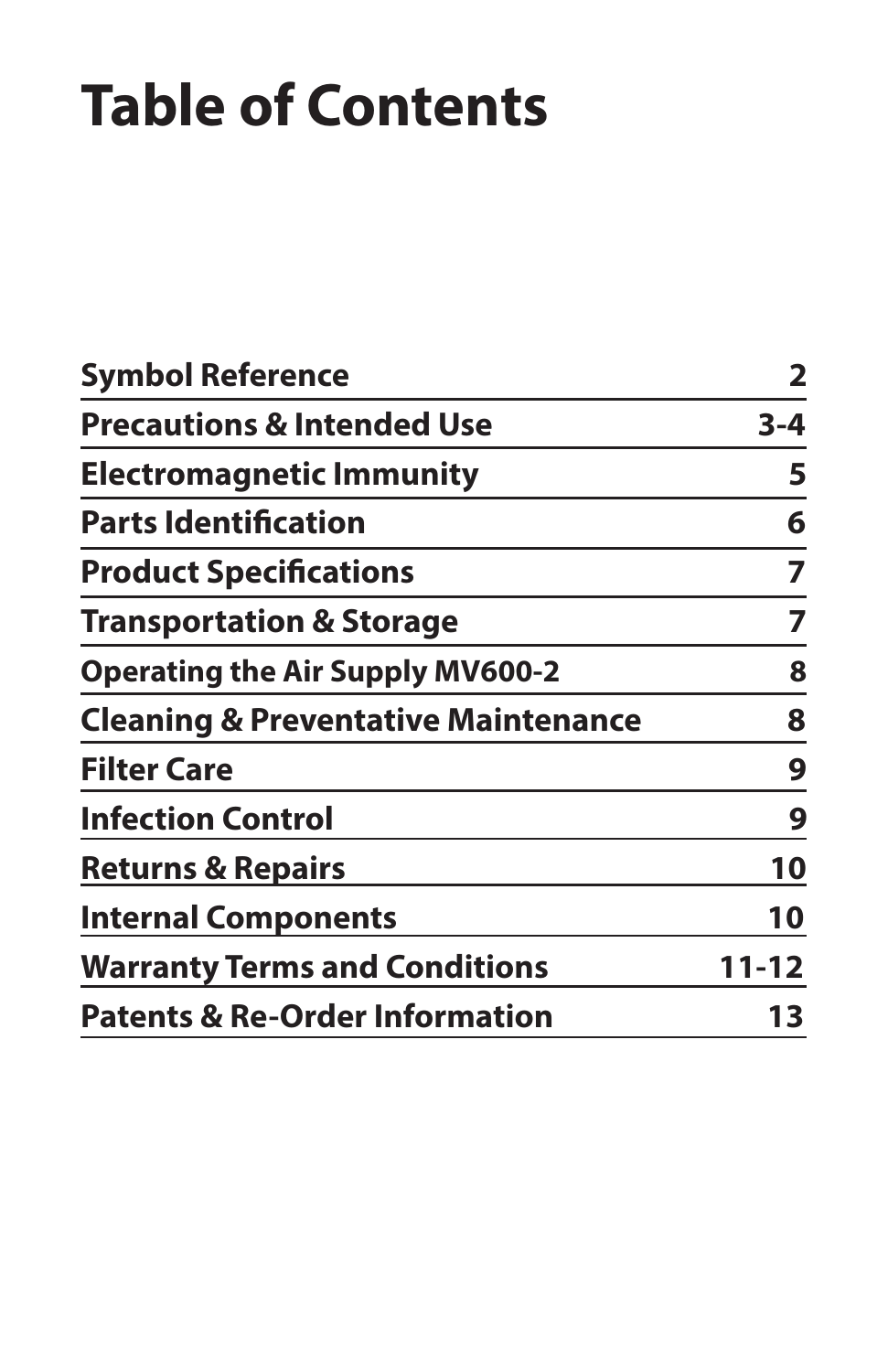## **Symbol Reference**



**120 V~, 60Hz, 10A Complies with: ANSI/AAMI UL 60601-1 3rd Ed., CSA C22.2 No. 60601-1-1:14**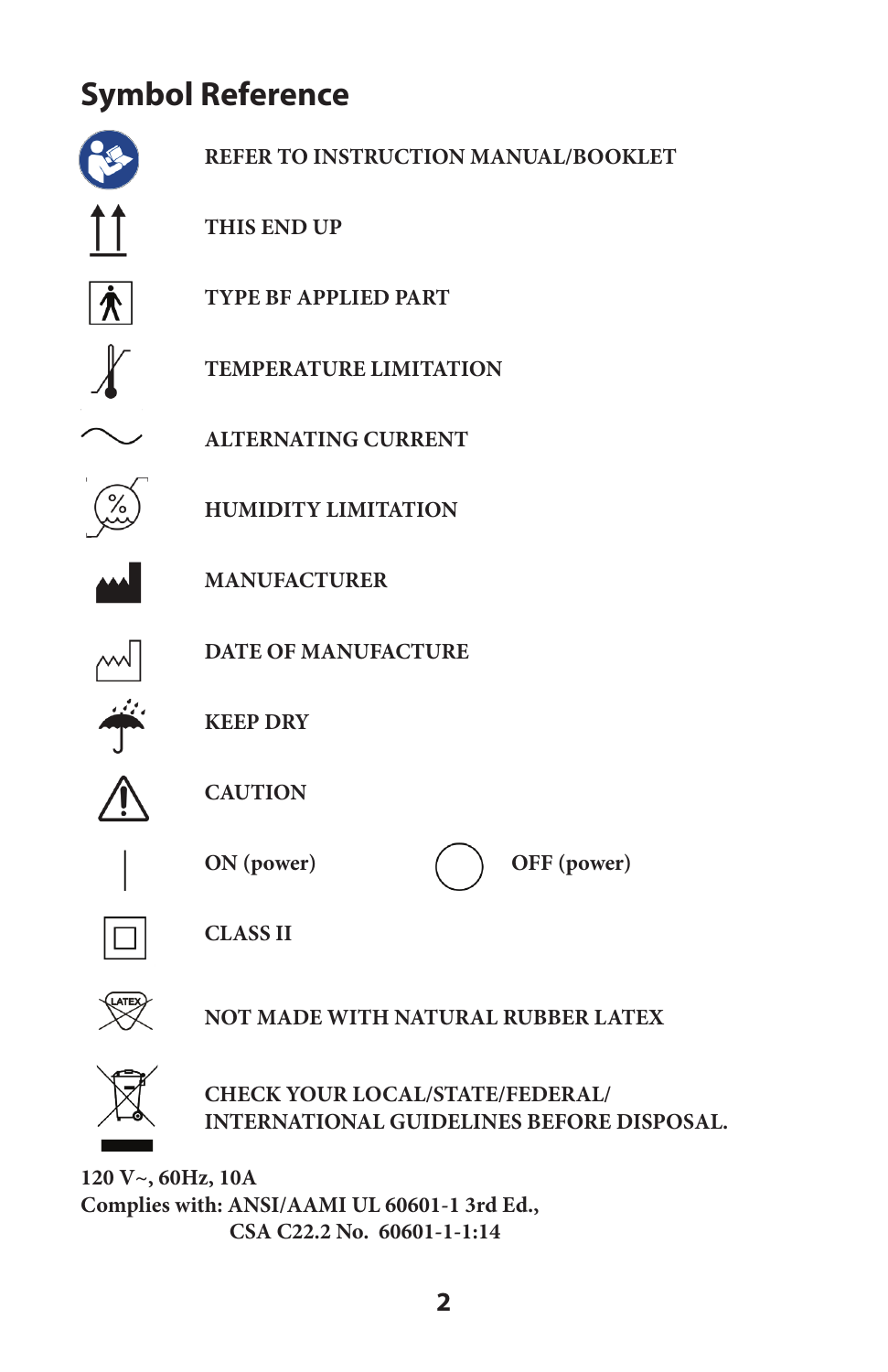### **Precautions and Intended Use**

The Air Supply MV600-2 is intended for use with the REMUV™ Air Mat and REMUV™ LP in hospitals and long-term or extended care facilities for the lateral transfer of patients from one bed surface to another.

#### **INTENDED USE**

The caregiver/operator is the person handling the equipment. The patient is not the intended operator.

- 1. Read and understand these instruction before using this device.
- 2. Never leave patient unattended on an inflated device.
- 3. Use this product only for its intended purpose as described in this manual and the REMUV™ or REMUV™ LP User Guide. Only use attachments and/or accessories that are authorized by CEGA Innovations®.
- 4. Route the power cord to avoid hazard.
- 5. Avoid blocking air supply intakes.
- 6. When using the air supply in the MRI environment, a 25-ft. MRI hose is required (available for purchase).
- 7. Avoid electric shock. Do not open the air supply. Do not attempt service or maintenance while the air supply is in use.
- 8. NOTE: REFERENCE REMUV™ USER GUIDE FOR OPERATING INSTRUCTIONS PRIOR TO USE.
- 9. Do not use the Air Supply MV600-2 in damp conditions.
- 10. Do not use the Air Supply MV600-2 if it is wet.
- 11. Wipe down the Air Supply MV600-2 with any facility approved cleaning agent only after unplugging the product from the electrical outlet.
- 12. Never use the Air Supply MV600-2 if any part of the electrical cord or plug is damaged. Never attempt repairs on your own. See pages 11-13 for warranty and order information.
- 13. Operator must observe patient while the Air Supply MV600-2 is in use.
- 14. Position equipment for easy disconnection from power supply.
- 15. Not for use in an oxygen-enhanced environment.
- 16. Not for use in the presence of flammable anesthetics.
- 17. Avoid spillage, leakage, and ingress of liquids.



**WARNING**: To avoid the risk of electric shock, this equipment must only be connected to a supply main with a protective earth ground connection.



**WARNING**: The Air Supply MV600-2 is not compatible with DC power supplies.



**WARNING**: The Air Supply MV600-2 is intended only for use with the REMUV™ product line.



**WARNING:** Risk of explosion in the presence of flammable anesthetics.



**WARNING:** No modification of this equipment is allowed.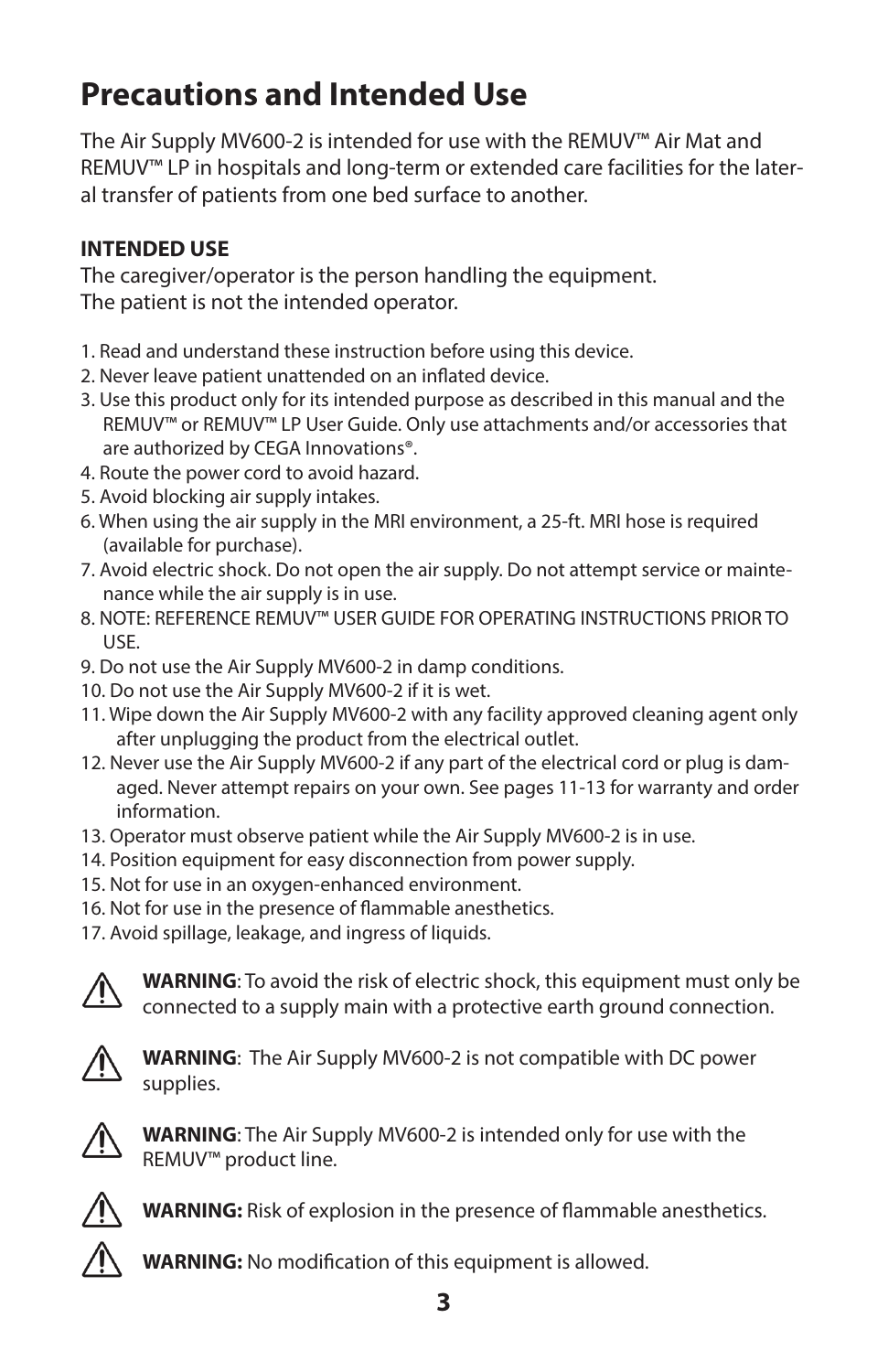

**WARNING:** Use of this equipment adjacent to or stacked with other equipment should be avoided due to risk of improper operation. If such operation is unavoidable, this equipment and the other equipment must be observed to verify that all equipment operates normally.



**WARNING:** Use of accessories, transducers and cables other than those specified or provided by the manufacturer of this equipment may result in increased electromagnetic emissions or decreased electromagnetic immunity of this equipment and result in improper operation.



**WARNING:** Portable RF communications equipment (including peripherals such as antenna cables and external antennas) should be used no closer than 30 cm (12 inches) to any part of the Air Supply MV600-2, including cables specified by the manufacturer. Failure to comply with this warning may result in degradation of the performance of this equipment.

**NOTE:** The EMISSIONS characteristics of this equipment make it suitable for use in industrial areas and hospitals (CISPR 11 class A). If the equipment is used in a residential environment (CISPR 11 class B is normally required) this equipment might not offer adequate protection to radio-frequency communication services. The user may need to take mitigation measures, such as relocating or re-orienting the equipment.

#### **Electromagnetic Emissions**

The Air Supply MV600-2 is intended for use in the electromagnetic environment indicated below. RF Emissions CISPR 11: Group 1 FR Emissions CISPR 11: Class A Harmonic Emissions: Class A Voltage Fluctuations/Flicker Emissions: Compliant

**NOTE:** The Air Supply MV600-2 should be used in the following environmental conditions with: (a) an ambient temperature range of + 10 °C to + 40 °C, (b) a relative humidity range of 30 % to 75 %, and (c) a standard atmospheric pressure environment.

**NOTE:** Any equipment RF emissions will not likely cause interference with nearby electronic equipment.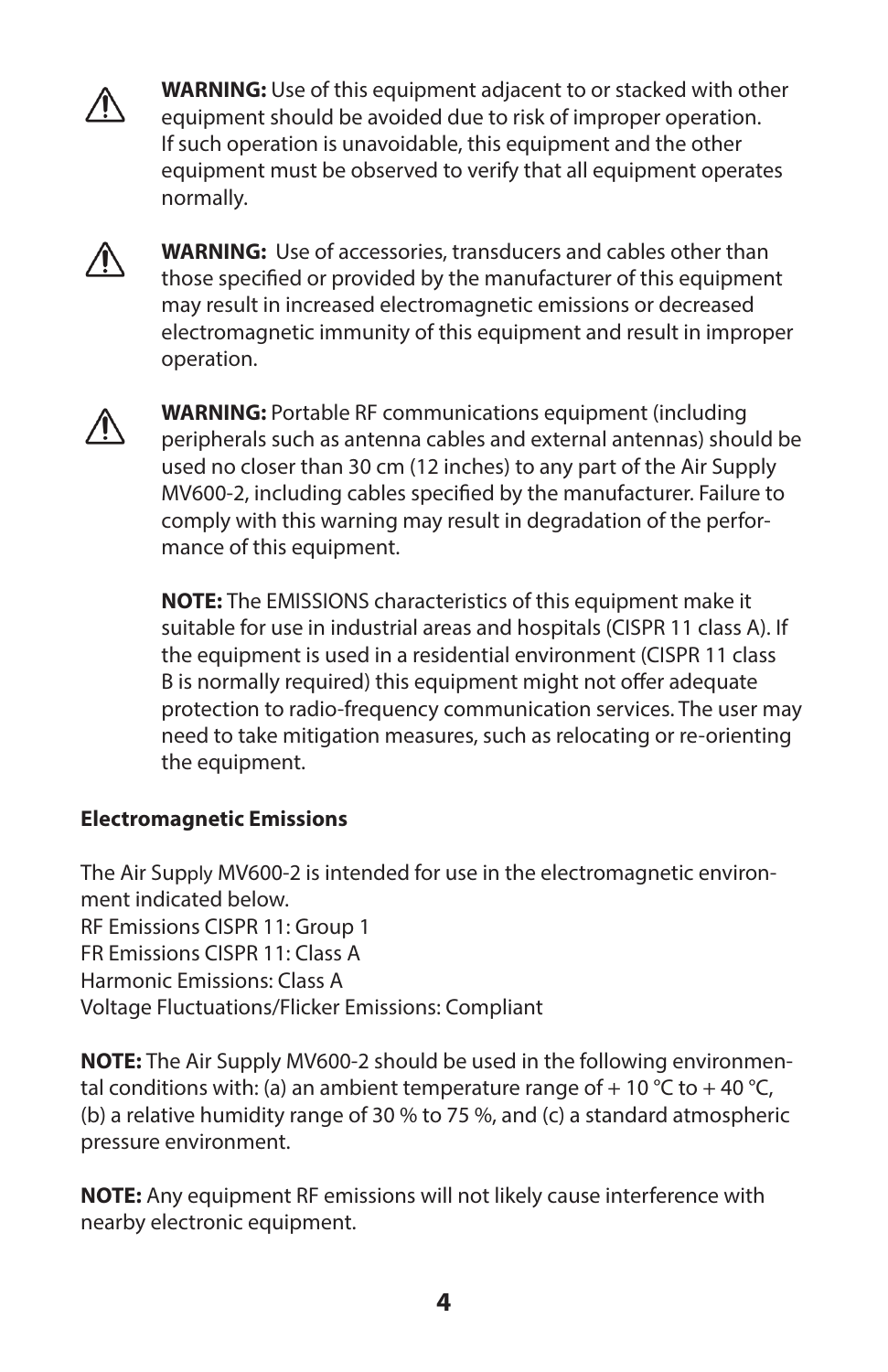#### **Electromagnetic Immunity**

The Air Supply MV600-2 is intended for use in the electromagnetic environment only as indicated below.

| <b>IMMUNITY TEST</b>                                                                            | IEC 60601 TEST LEVEL                                                                                                                                    | <b>COMPLIANCE LEVEL</b>                                                                                                                                 |
|-------------------------------------------------------------------------------------------------|---------------------------------------------------------------------------------------------------------------------------------------------------------|---------------------------------------------------------------------------------------------------------------------------------------------------------|
| Electrostatic Discharge (ESD)                                                                   | + 6 kV contact<br>+ 8 kV air                                                                                                                            | + 6 kV contact<br>+ 8 kV air                                                                                                                            |
| <b>Electrical Fast Transient/Burst</b>                                                          | ± 2kV for power supply lines<br>± 1kV for input/output lines                                                                                            | ± 2kV for power supply lines<br>Not applicable                                                                                                          |
| Surge                                                                                           | $±$ 1kV line(s) to line(s)<br>± 2kV line(s) to earth                                                                                                    | ± 1kV differential mode<br>Not applicable                                                                                                               |
| <b>Voltage Dips</b><br>Short Interruptions<br>Voltage Variations on Power Supply Input<br>Lines | <5% UT (>95% dip in UT) for 0,5 cycle<br>40% UT (60% dip in UT) for 5 cycles<br>70% UT (30% dip in UT) for 25 cycles<br><5% UT (>95% dip in UT) for 5 s | <5% UT (>95% dip in UT) for 0,5 cycle<br>40% UT (60% dip in UT) for 5 cycles<br>70% UT (30% dip in UT) for 25 cycles<br><5% UT (>95% dip in UT) for 5 s |
| Power Frequency (50, 60 Hz) Magnetic Field                                                      | 3A/m                                                                                                                                                    | 3 A/m                                                                                                                                                   |

**\*UT is the AC Mains Voltage prior to application of the test.**

**NOTE:** The Air Supply MV600-2 should be used in the following environmental conditions with: (a) an ambient temperature range of  $+10$  °C to  $+40$  °C, (b) a relative humidity range of 30 % to 75 %, and (c) a standard atmospheric pressure environment.

**NOTE:** This equipment is intended to functionally operate under conditions where power quality is that of a normal hospital environment.

**NOTE:** The Air Supply MV600-2 has been designed and manufactured to emit power frequency magnetic fields at levels characteristic of a typical setting in a hospital environment.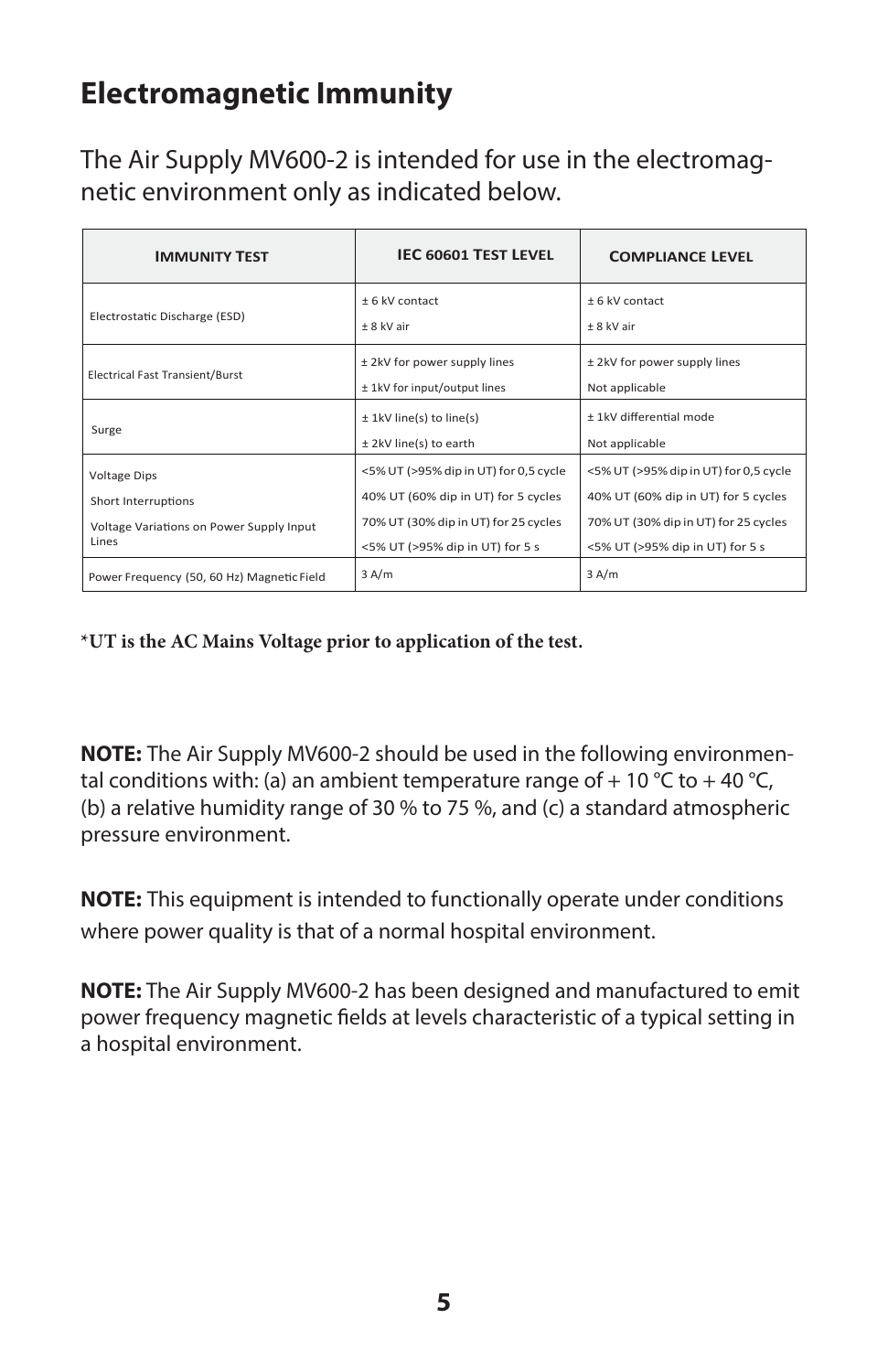#### **Parts Identification**

**Air Supply MV600-2**

- A. Power Switch B. Hose Connection C. Carry Handle D. Air Intake E. Power Cord
- F. Adapter

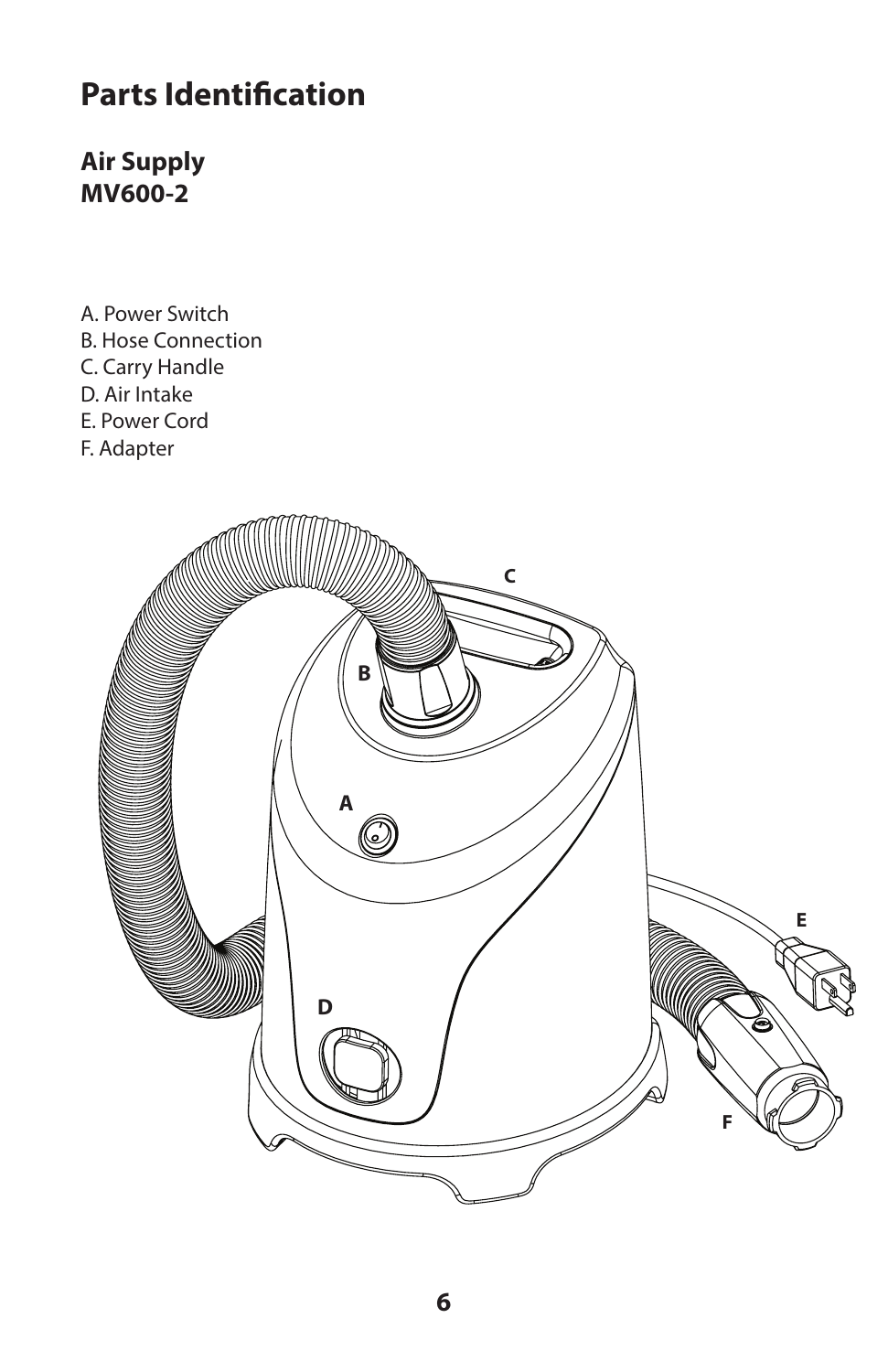### **Product Specifications**

Dimensions: 15 x 10 x 9" (38 x 25 x 23 cm) Weight: 12 lbs (5.4 kg) Housing Material: Fire Retardant PP and PC Power Cord: 15 ft. (457 cm), 16 AWG, Hospital Grade Service Life: 5 years Power Input: 120V~, 60Hz, 10A Power Output: 1100-1200 Watts Air Flow Output: 3psi, 80 cfm Warmed Air: Less than 105 F after 10 minutes use at room temperature Noise level: Less than 80 dB (measured at 1 meter) Filter: 2 micron



**Not made with natural rubber latex**

Type of protection against electric shock: CLASS II EQUIPMENT Degree of protection against electric shock: TYPE BF APPLIED PART Protection against ingress of water: ORDINARY (not protected). Duty Cycle: 30 sec ON, 1 min OFF, 5 cycles with 30 min rest period

To remove supply mains, unplug equipment from wall.

#### **Transportation & Storage**

The Air Supply MV600-2 may be stowed under the stretcher or table when in use. The Air Supply MV600-2 should be stored where it can be conveniently accessed between uses (See Precautions and Intended Use.)

Use Temperature: 50° to 104° F (10° to 40° C) Use Humidity: 30% to 75% Non-Condensing Use Altitude: 6,562ft / 2,000m Operating atmospheric pressure: 700 to 1,060 hPa Storage/Shipping Temperature: -40° to 158° F (-40° to 70° C) Storage/Shipping Humidity: 10% to 70% Non-Condensing

CIRCUIT BREAKER Fuse Type: Cartridge, Glass Voltage Rating - 125/250 VAC Current: 12A Response Time: Fast Breaking Capacity at Rated Voltage: 1kA Size: 6.3mm x 32mm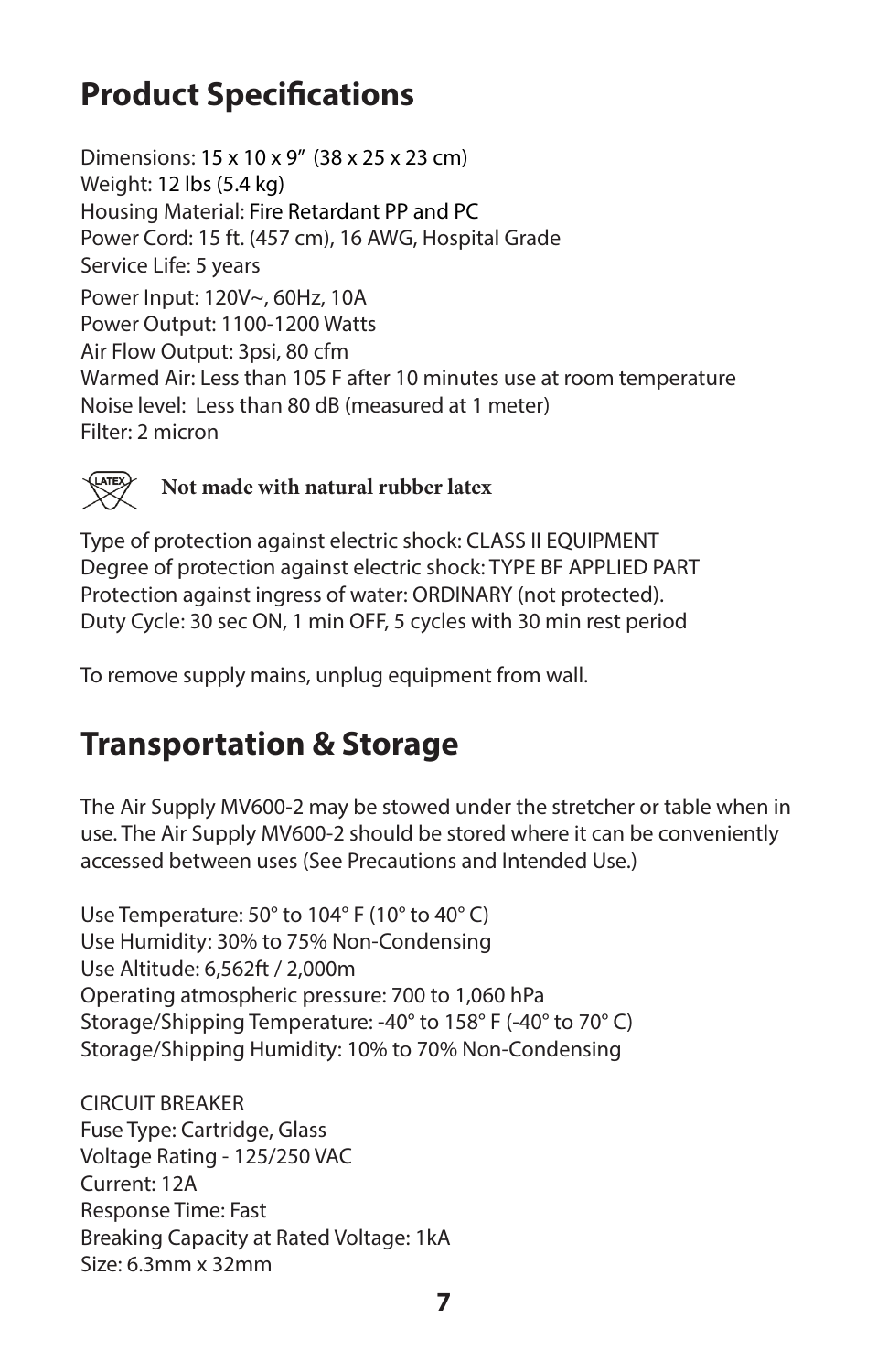#### **Operating the Air Supply MV600-2**

- 1. Ensure the power switch is in the off (o) position.
- 2. Plug the air supply into a 120VAC power outlet.
- 3. Connect the air supply hose to the REMUV™ Air Mat.
- 4. Turn the Power Switch at the top of the Air Supply MV600-2 to the on (|) position (one power output with continuous flow).
- 5. Turn the Power Switch at the top of the Air Supply MV600-2 to the off (o) position after use.
- 6. Disconnect the air supply hose from REMUV™ Air Mat.
- 7. Unplug the air supply power cord from wall outlet and store.

**NOTE:** Duty Cycle: 30 sec ON, 1 min OFF, 5 cycles with 30 min rest period



**WARNING**: The Skin Integrity Pad or other hospital-approved skin protection barrier must be used between the patient and the REMUV™ Air Mat at all times.



**FIG. 8.1 Orientation of Operator & Patient during normal function of the Air Supply MV600-2.**

#### **Cleaning & Preventative Maintenance**

Ensure the Air Supply MV600-2 is unplugged from power source before performing any cleaning or preventative maintenance.

Between uses, clean the Air Supply MV600-2 by wiping it down with hospital-grade disinfectant wipes. The manufacturer recommends the use of CaviWipes® or an equivalent quaternary ammonium compound surface disinfectant wipe. If hospital-protocol approved, a bleach-based disinfectant may be used. For best results, follow the wipe manufacturer's recommended instructions for use. Do not spray cleaners directly on the Air Supply MV600-2. Follow all Precautions and Intended Use.

Prior to use, visually inspect the Air Supply MV600-2 to ensure the power cord is not frayed or damaged and there is no visual damage that may render the air supply unsafe or inoperable.

If any damage is found that may cause the air supply not to function as intended, the air supply should be removed from use and returned to your authorized vendor for repair.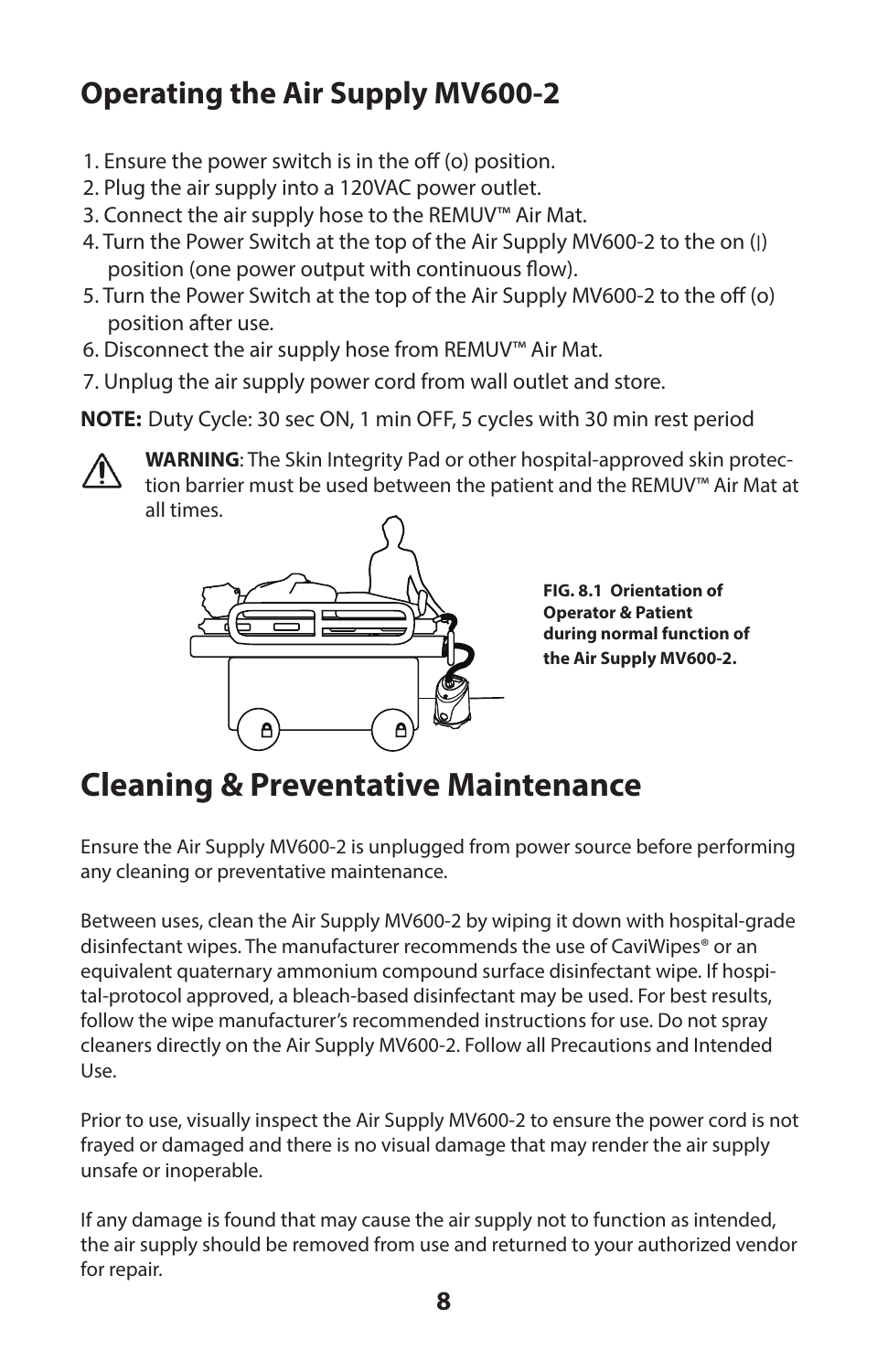### **Filter Care & Replacement**

Filter cleaning schedules are dependent upon the amount of use and the operating environment. The manufacturer recommends replacing the filter every year. Contact the manufacturer for further cleaning instructions.

## **Infection Control**

If using the Air Supply MV600-2 in a patient room where isolation protocols are being observed, follow the same protocols/procedures for this equipment that is used for other equipment in that patient room.

NOTE: The filter has a 2-micron filtration threshold and may not be appropriate for cross-patient use under isolation protocols. The hospital must use its own standards when determining whether to use this equipment in this environment and/or protocol.



NOTE: CHECK YOUR LOCAL/STATE/FEDERAL/ INTERNATIONAL GUIDELINES BEFORE DISPOSAL.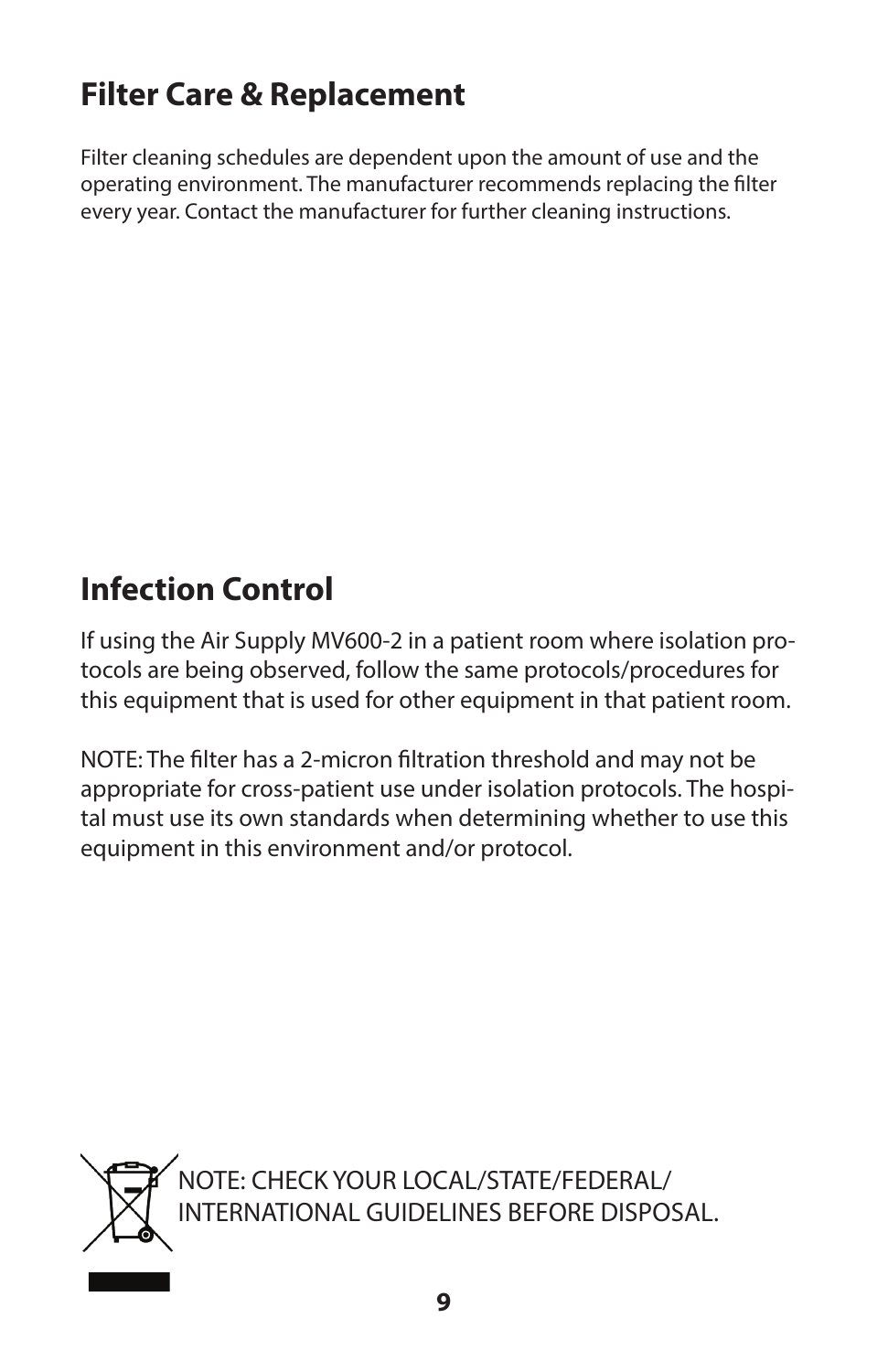### **Returns & Repairs**

CAUTION: NO USER SERVICEABLE PARTS.

Only qualified service personnel are authorized to perform repairs on the Air System. (Replacement of power cord, air hose, and filter does not require qualified service personnel.)

Units with damaged hoses or cords or any other physical damage should be taken out of service immediately. See Warranty Terms & Condition (p. 11-12) for return and repair information. See Re-Order Information (p. 13) for replacement of parts.



No repairs on the air supply should be conducted while the air supply is plugged in.

Filter cleaning & replacement may be conducted by service personnel.

#### **Internal Components**

Fuse location is shown for reference only. Contact the manufacturer or authorized vendor for repair of damaged parts.

#### **Top View**

Power Cord Adapter



No modification of this equipment is allowed without written consent of the manufacturer.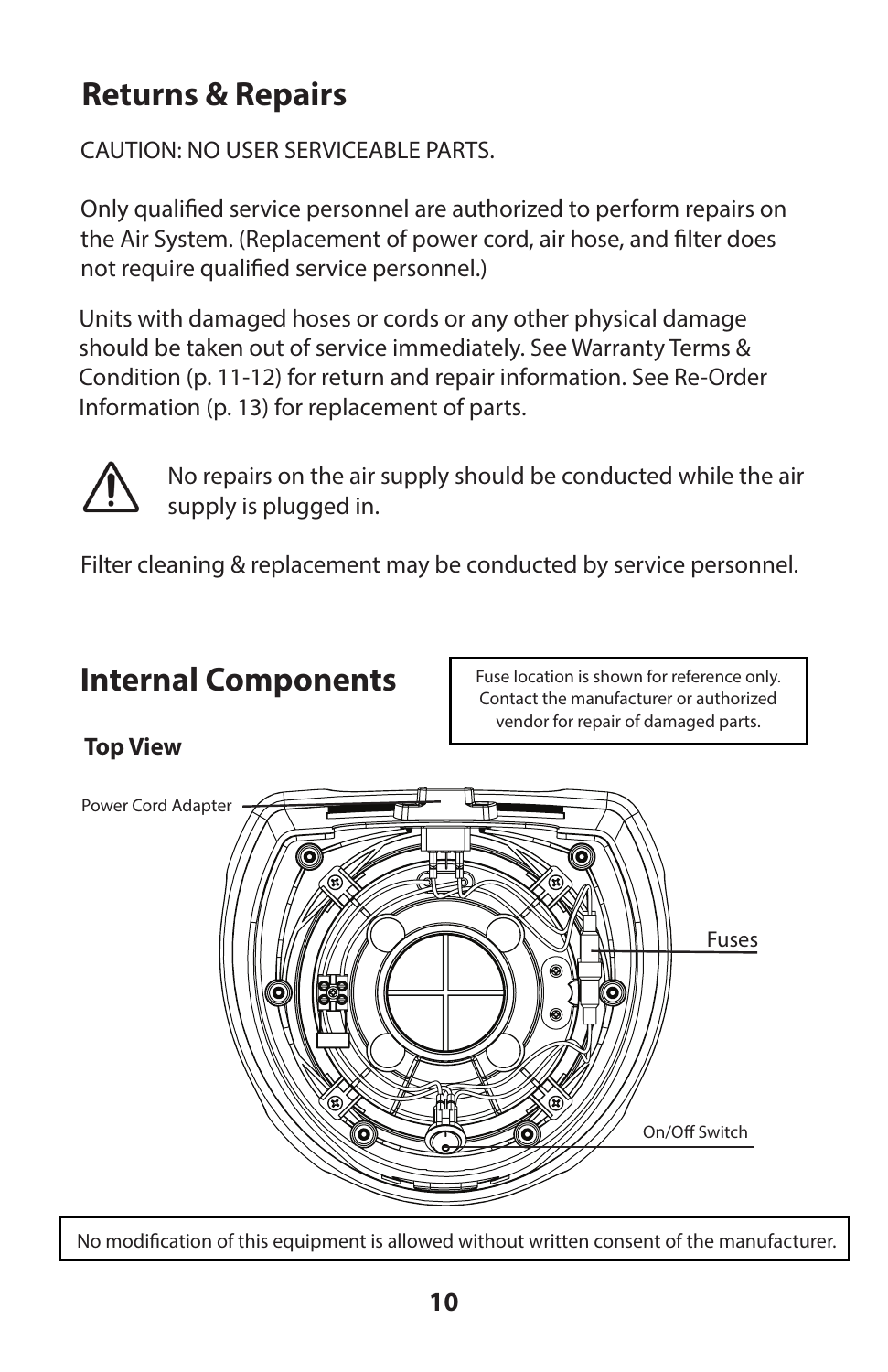#### **Warranty Terms & Conditions**

CEGA Innovations®, Inc., hereafter "CEGA®", warrants to the original purchaser that the Air Supply System (and parts thereof) will be free of defects in workmanship or material for a period of one year from the date of delivery. Should any failure to conform to this warranty appear, CEGA® shall upon notification within such time period, correct such non-conformity, at its option, either by repairing any defective part or parts, or by replacing a part or parts with an equivalent or current version of the owner's model, provided that the equipment is returned to CEGA®. In all cases freight both ways will be at the expense of the customer. Equipment shall not be returned without advance notice to and consent of CEGA®.

Correction of non-conformities or defects in the manner and for the period of time provided above shall constitute fulfillment of all liabilities of CEGA® to the customer, whether based on contract, negligence or otherwise with respect to, or arising out of, such equipment. The remedies set forth herein are exclusive, and the total liability of CEGA® with respect to this sale or anything done in connection therewith, whether in contract, in tort, under any warranty, or otherwise, and shall not, except as expressly provided herein, exceed the price of the equipment or part on which such liability is based.

#### **This warranty is subject to the following exceptions and limitations:**

This warranty does not cover repairs due to normal wear and tear, accident, neglect, misuse or abuse, incorrect installation or use other than as described in the User Guide. Breaks in hoses and cables are not covered. This warranty is rendered void if the motor number plate is removed or defaced or if repairs are made or attempted by persons not authorized by CEGA®.

Even if any covered products are beyond the warranty period, we suggest you contact CEGA® or your supplier for repair and replacement information.

CEGA® assumes no liability for malfunction or damage to any unit or components thereof, caused by the use of consumables other than those manufactured, provided, or recommended by CEGA®.

CEGA® assumes no liability for the malfunction or damage to any unit or components thereof, due to the use of reagents, chemicals, or combinations thereof, not recommended by CEGA®, or as otherwise recommended in the User Guide.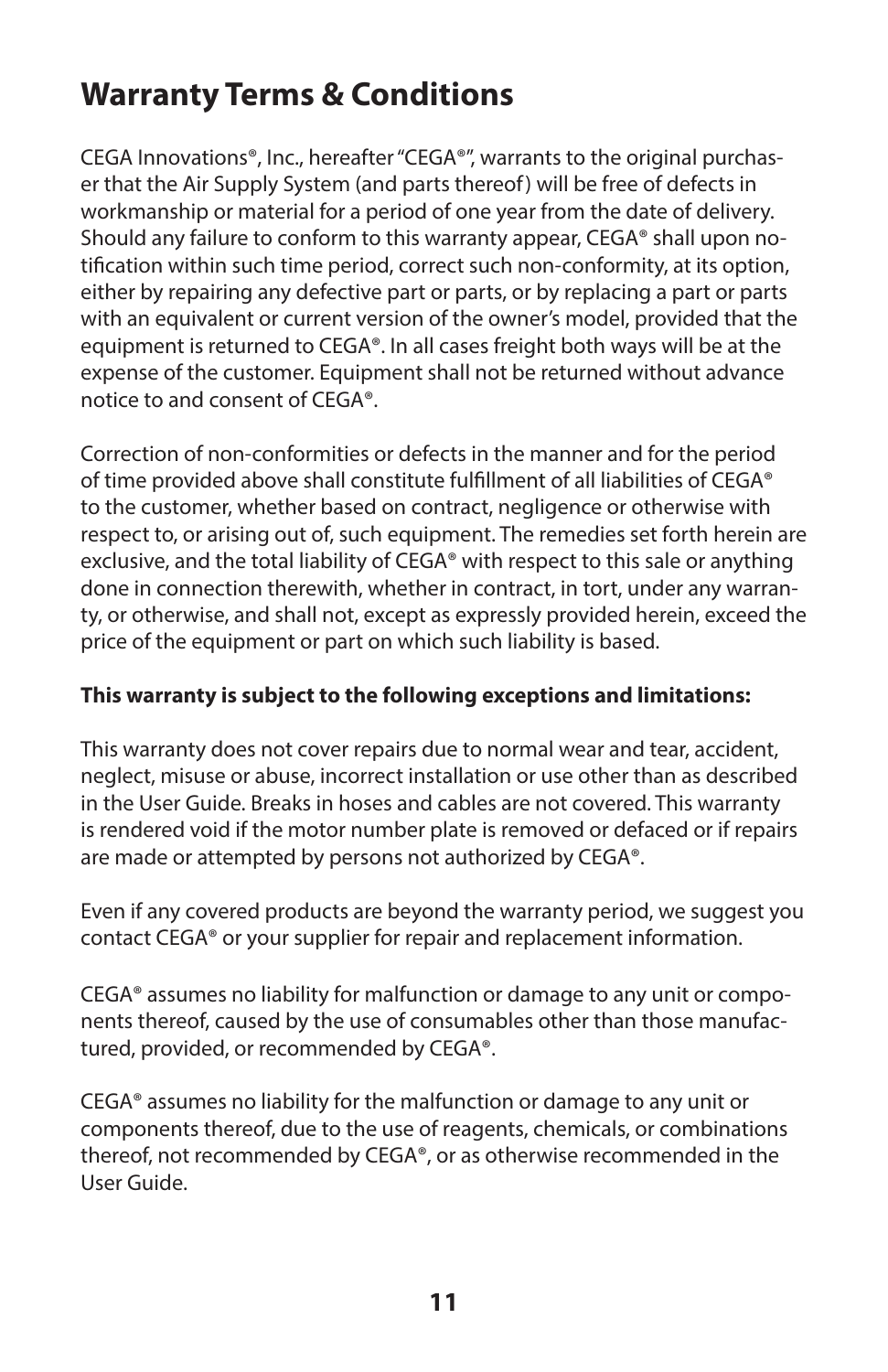#### **Warranty Terms & Conditions**

#### **This warranty is subject to the following exceptions and limitations:**

CEGA® reserves the right to make changes in design of the REMUV™ Product Line without obligation to incorporate such changes into previously manufactured items offered by CEGA®.

Notwithstanding any of the foregoing, a 90-day limited warranty is offered by CEGA® for the REMUV™ Air Mat and Skin Integrity Pad. In the event a REMUV™ Air Mat or Skin Integrity Pad fails due to a manufacturing or workmanship defect and the purchaser contacts CEGA® within 90-days of the original purchase date and provides documentation of the defect within the same period, CEGA® shall replace the REMUV™ Air Mat and Skin Integrity Pad.

No other warranty, express or implied, is offered by CEGA® for the REMUV™ Air Mat, Air Supply, or REMUV™ Air Delivery System and any and all other warranties, express or implied, are specifically excluded.

UNLESS OTHERWISE SPECIFICALLY INCLUDED IN THIS OR ANY PRIOR AGREE-MENT, TERMS AND CONDITIONS, AND/OR WARRANTY, CEGA® SHALL NOT BE RESPONSIBLE FOR ANY ACTUAL DIRECT, INDIRECT, CONSEQUENTIAL, SPECIAL, INCIDENTAL, EXEMPLARY OR PUNITIVE DAMAGES OF ANY KIND OR NATURE, INCLUDING LOST PROFITS AND LOST BUSINESS REVENUE, ARISING OUT OF OR RELATED TO THE USE OF PRODUCTS OFFERED OR SOLD BY CEGA®, REGARD-LESS OF WHETHER SUCH LIABILITY IS ASSERTED ON THE BASIS OF BREACH OF CONTRACT (EVEN IF A FUNDAMENTAL BREACH), BREACH OF WARRANTY (EXPRESS OR IMPLIED), TORT (INCLUDING THE POSSIBILITY OF NEGLIGENCE, MISREPRESENTATION OR STRICT LIABILITY), OR OTHERWISE.

**Purchaser may contact CEGA® by emailing sales@cegaco.com for warranty service, assistance, most up to date instructions for use, or further instructions for use of the REMUV™ Product Line.**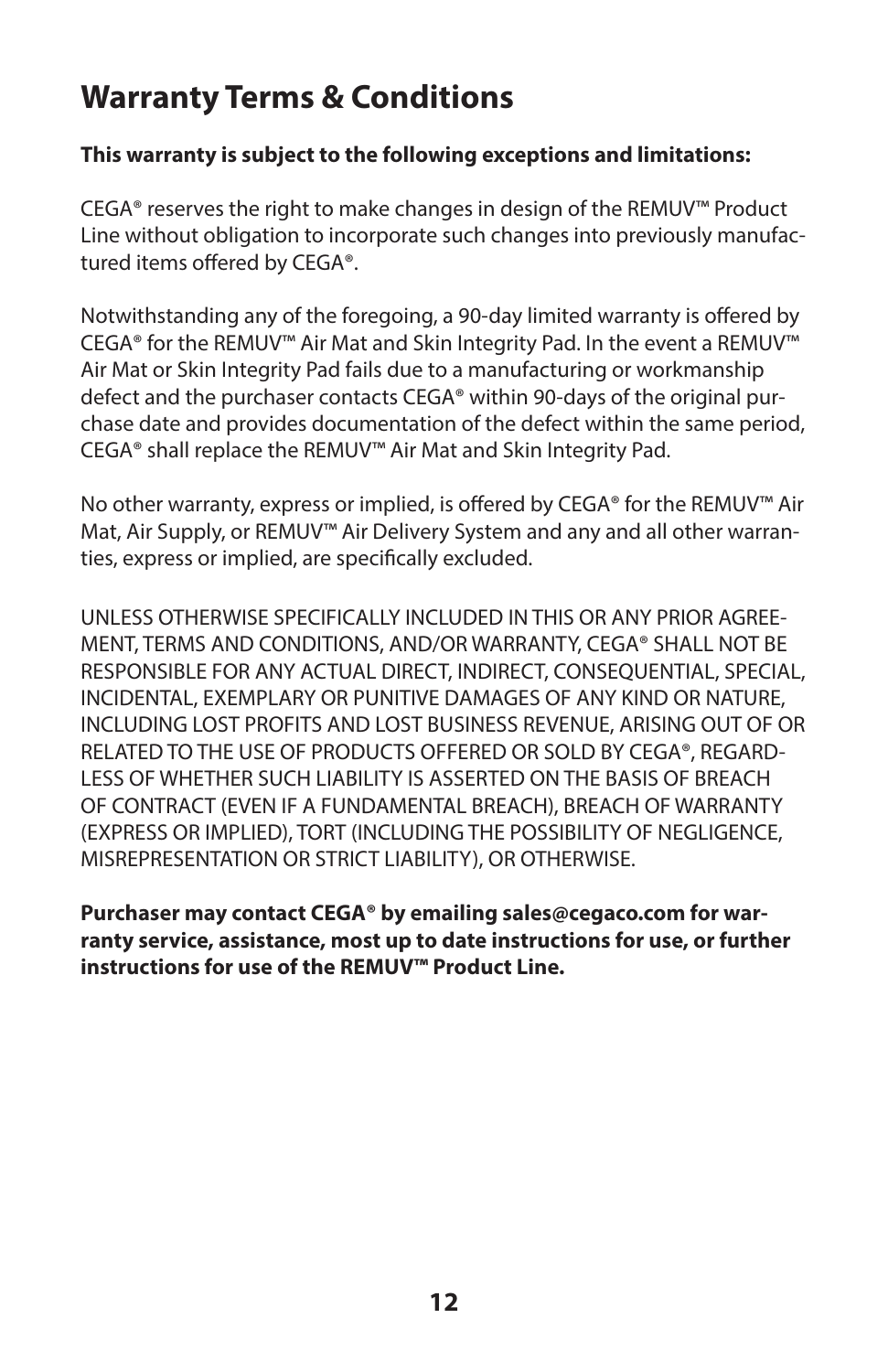#### **Patents**

In accordance with Section 287(a) of Title 35 of the United States Code, the reader is hereby placed on notice of CEGA Innovations's rights in the United States Patents and Patents Pending for the REMUV™ Air Mat, Air Supply, Skin Integrity Pad, and Air Delivery System.

For the most current patent information, visit cegaco.com/patents

Additional Patents Pending

#### **Reorder Information**

**REMUV™ LP** Order #: MV820 **Hose** ORDER #: MV660

**REMUV™ Air Mat:**  Order #: MV800

**Air Supply Power Cord** ORDER #: MV600C

| <b>Skin Integrity Pad</b>           | Air Filter      |
|-------------------------------------|-----------------|
| ORDER #: MV261 (as sold separately) | ORDER #: MV600F |

**Air Supply** ORDER #: MV600-2

**Air Supply Hose Adapter** ORDER #: MV670

Please contact CEGA Innovations® with any questions regarding the specifications, use, limitations, or cleaning/maintenance of the Air Supply MV600-2:

|                 | CEGA Innovations, Inc.         |
|-----------------|--------------------------------|
| Web:            | cegaco.com                     |
| <b>Email:</b>   | sales@cegaco.com               |
| <b>Phone:</b>   | 1.800.440.5605                 |
| <b>Fax:</b>     | 1.605.271.9245                 |
| <b>Address:</b> | 320 S. Phillips Ave. Suite 201 |
|                 | Sioux Falls, SD 57108 U.S.A.   |

(For the most current edition of this document, visit cegaco.com/ifu)